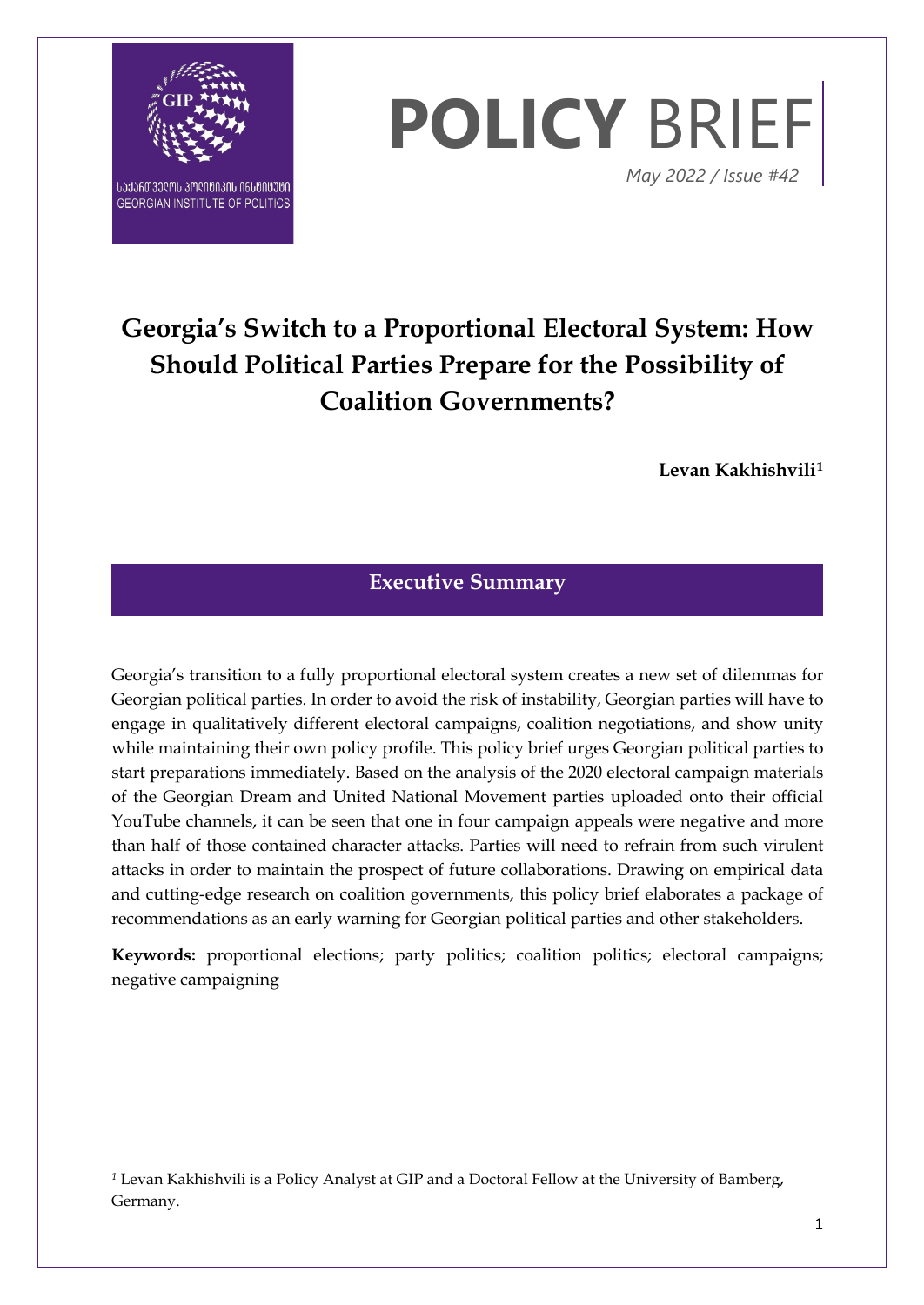# **Introduction**

i<br>I

In October 2024 Georgia will hold its next parliamentary election. This election will be special in the history of the country because Georgian voters will elect their 150 representatives through a proportional vote. Electoral reform has been a persistent challenge in the process of democratization for Georgia. Differences of opinions have snowballed into protracted political crises, for which the best illustration is the protests that started in June 2019 and led to a fullblown crisis defined by the Georgian Dream's (GD) failure to fulfill its promise of electoral reform and the opposition's boycott of the 2020 parliament (see Kakhishvili 2021). This particular crisis was especially troubling considering that the political parties were unable to achieve a consensus, and when the European Union brokered an agreement this did not prove to be useful. The inability or unwillingness of Georgian parties to achieve a compromise-based consensus, when it is necessary for the stability and advancement of the country, has received an increasing amount of attention from analysts in recent years (see Samkharadze 2022; Lebanidze 2021; Minesashvili 2021; Kakhishvili 2018).

However, the implications of this challenge will be exacerbated following the electoral reform. Proportional voting leads to the inevitable possibility of coalitions in multi-party systems. In Georgia, although the largest two political parties – Georgian Dream (GD) and United National Movement (UNM) – represent the main powerhouses of Georgian politics, smaller parties have still managed to gather about 25 percent of the votes, which amounts to 24 mandates out of 120 proportionally allocated seats in the parliament (Civil Georgia 2020). Considering that it is only natural for dissatisfaction with the ruling party among voters to mount as their terms in office are continually renewed, the need for a parliamentary coalition to form a government may arise even if the GD remains as the largest party. The possibility of coalitions requires the political parties to adjust their competition and campaign strategies to retain room for political maneuverability when it comes to finding coalition partners.

This policy brief builds on the premise that Georgian parties need to prepare themselves for the possibility of coalition government. Even though the elections are not coming up for a little over two years, the political parties should urgently start preparations for a different style of electoral campaigning so that they do not find themselves trapped in their own rhetoric. The following section gives an overview of the reasons political parties should run qualitatively different electoral campaigns when they expect a possibility of coalition governments. This is followed by analysis of the 2020 electoral campaign to show how the current practice differs from what it ought to be. The concluding section elaborates final remarks and provides recommendations for the various stakeholders.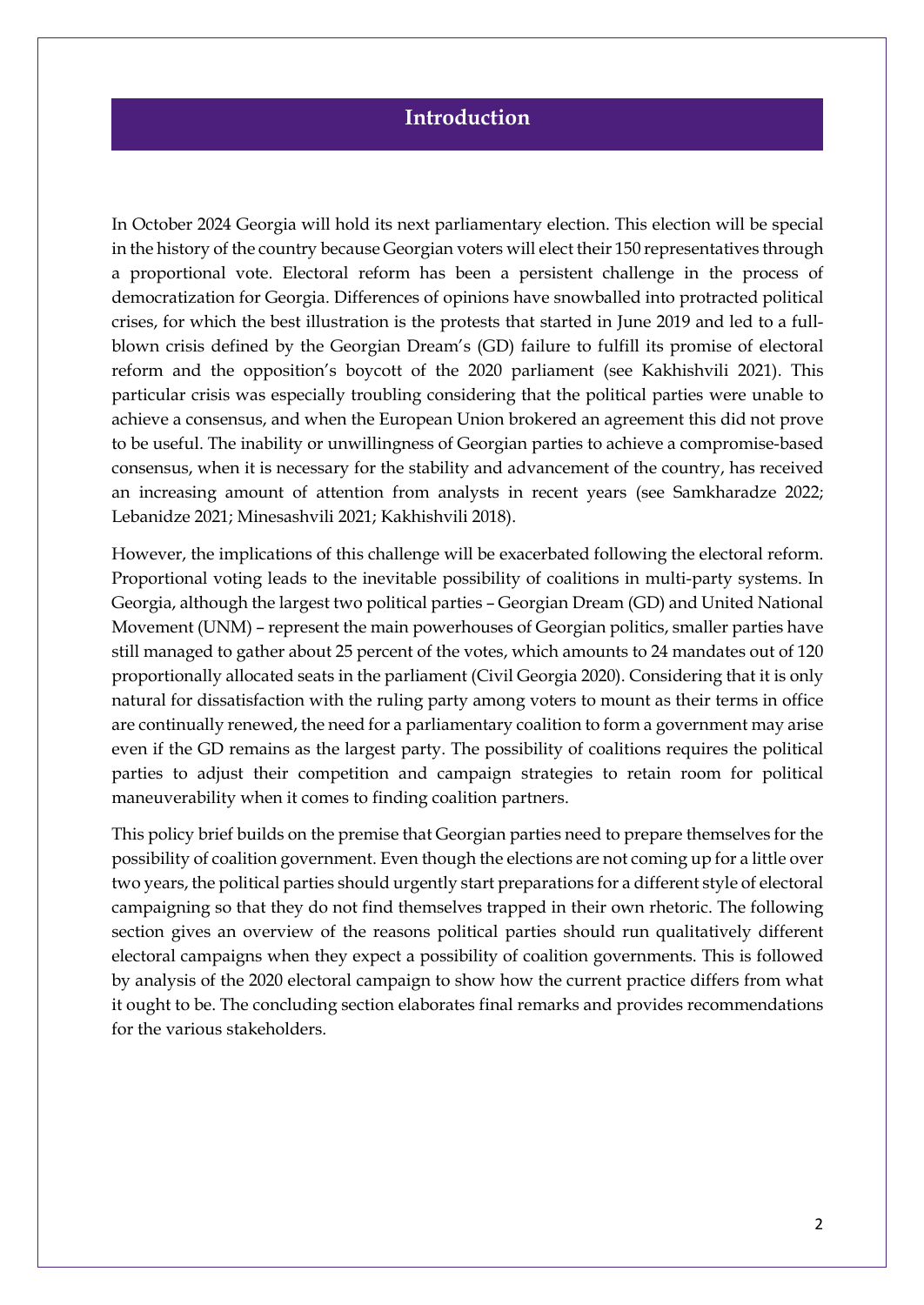# **Why does the possibility of a coalition government matter for Georgian parties now?**

The tendency that proportional electoral systems favor multi-party systems emerged as conventional wisdom in the 1950s. This, in its turn, leads to a high likelihood of coalition governments. Because of coalition governments, opponents of proportional electoral systems including those in Georgia (see c'inc'aże 2020), often engage in fear-mongering about the potential for political instability, especially against the background of foreign threats. However, there is a mechanism that avoids such instabilities. Research on 420 cabinets in 23 countries across Europe between 1945 and 2015 has demonstrated that the risk of early cabinet termination in coalition governments is significantly lower if participating parties sign a coalition agreement prior to the formation of a government (Krauss 2018). Furthermore, the longer and more comprehensive or detailed the coalition agreement is, the lower the risk of premature government termination becomes (Krauss 2018). These findings suggest that should there be a need for coalition formation in Georgia, parties should engage in a negotiation process to draft a coalition agreement allocating portfolios to participating parties. The resulting coalition agreement can constrain cabinet ministers and ensure that participating parties do not lose their agency over policy-making and that tight mechanisms are in place for monitoring and control (Moury 2010). This, however, creates new dilemmas for Georgian political parties which require urgent attention before the elections take place.

## *Competition and criticism versus the chance of future collaboration*

Firstly, on the one hand parties will need to continue competing against and criticizing each other but at the same time they will need to ensure that they do not "burn bridges" and that there is still a chance of future collaboration even among the fiercest competitors. "Burning bridges" will lead to instability and political crises. Therefore, Georgian political parties will need to act as mature and responsible European parties do. Research shows that in Austria, for example, coalition parties criticize each other with little restraint but they do refrain from burning bridges with potential partners by avoiding "virulent attacks" (Haselmayer and Jenny 2018). Political parties often have incentives to pursue negative campaigns to turn voters away from competitors. However, in proportional systems with a high likelihood of coalition governments, this strategy can be perilous for political stability (Haselmayer 2019). Therefore, one way for political parties to prepare for the transition to proportional voting is to pursue positive electoral campaigns. Georgian parties need to start this course of action immediately because their track record is not very promising – as shown below in section on the 2020 electoral campaign in Georgia.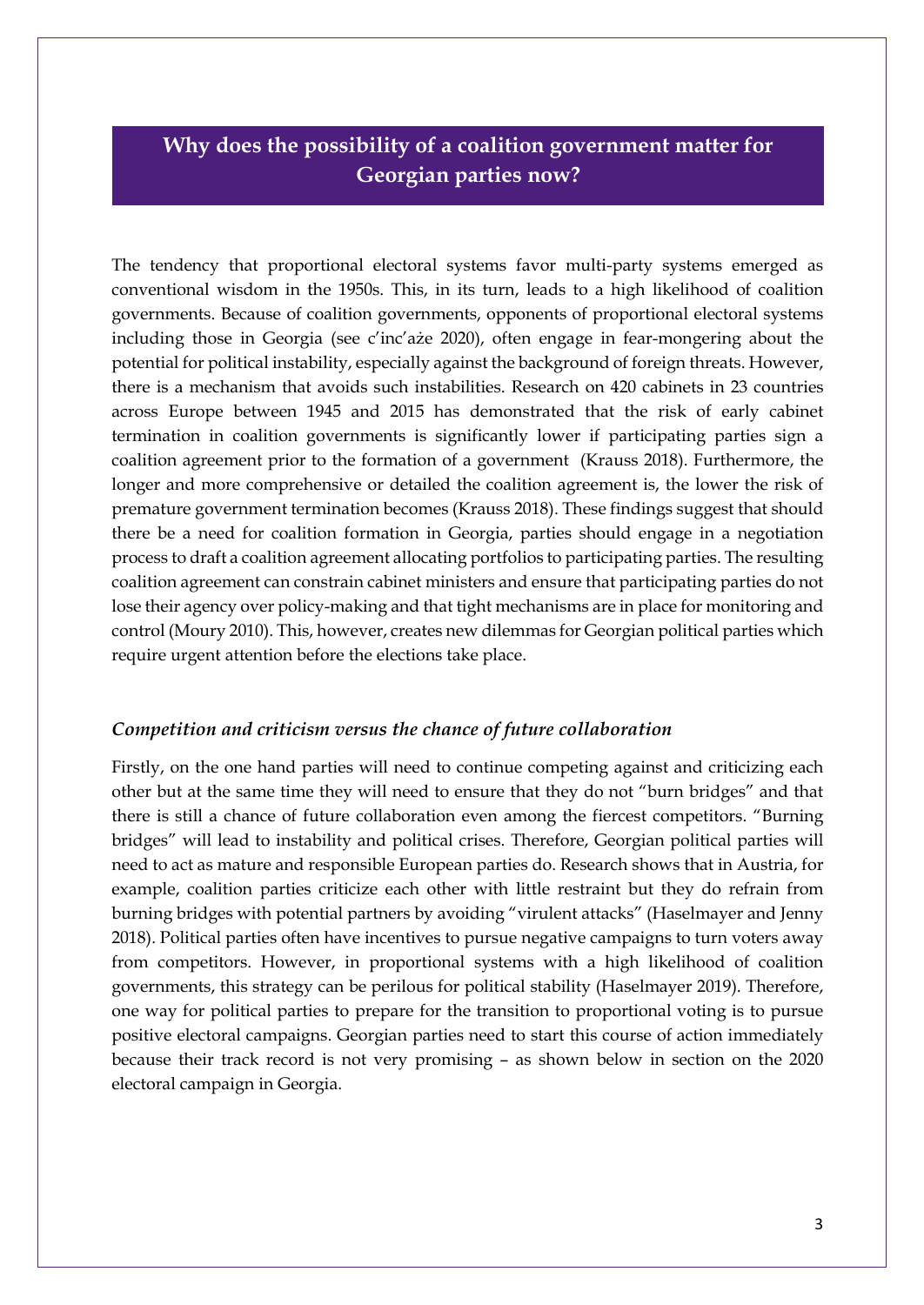#### *Electoral benefits versus policy motivations*

The second dilemma Georgian parties will face is the tradeoff between electoral benefits and policy motivations (Eichorst 2014). Essentially, this means that being in government, even if it is a coalition government, comes with returns in electoral terms but, on the other hand, coalitions require policy compromises to which political parties may not want to commit: such compromises have the potential to undermine a given party's chances of gaining electoral support (Plescia, Ecker, and Mayer 2022). Until now, when such dilemmas have arisen in Georgia, Georgian parties have repeatedly chosen an uncompromising approach. Most recent illustration of this is the parliamentary boycott after the 2020 elections. This will need to change. It is easy to see political competition as a zero-sum game – an individual vote that parties target is indivisible and only one party can get it. However, coalition agreements and the process of crafting them are key in this context. Power can be shared and portfolios within a cabinet can be allocated to more than one party. Research shows that parties do not tend to suffer electorally if during coalition design they do not compromise on the key policy issues important for their electorate (Plescia, Ecker, and Mayer 2022). Moreover, if a party establishes strong attachments with its core voter base, supporters will accept policy compromises (Plescia, Ecker, and Mayer 2022). The caveat is that Georgian parties, especially challengers, need to maintain a close ideological linkage with supporters. A recent research report has found that the GD is ideologically closest not only to its own voters compared to other parties, but also to the median voter (Kakhishvili et al 2021). Therefore, challenger parties, such as UNM, needs to get closer to their voters, but these linkages should go beyond personalized politics and clientelist networks and should take the form of programmatic or ideological connections.

#### *Showing unity to govern versus maintaining own policy profile*

Proportional electoral systems cause what has been labeled as "institutional friction" (Jones and Baumgartner 2005: 33) because proportional systems lead to coalition governments which are constrained in their pursuit of policy changes. This happens because the participating parties employ a range of control mechanisms to monitor their partners. Consequently, the coalition partners have to coordinate their activities with each other, make compromises, and show unity in order to be able to survive and function successfully (Sagarzazu and Klüver 2017). Showing unity, however, comes with caveats as the dividing line between the different ideological and policy profiles of partner parties is blurred. Therefore, it is equally necessary to maintain a distinct ideological identity. Research has shown that Georgian parties do offer voters differentiated policy options in their pre-election manifestos (Kakhishvili 2020) and that in the 2020 elections four distinct camps of political parties could be identified (Kakhishvili et al 2021). Georgian parties will need to sharpen these profiles so that they are able to maintain their individuality and not blend in with the coalition. Furthermore, this will be useful to make the transition from personal charismatic and clientelist linkages with voters, to programmatic ones. Programmatic linkage requires an alignment of parties and voters in terms of their policy preferences, which currently remains a challenge for Georgian parties to solve.

To sum up, the three dilemmas discussed here all arise from the need to form coalition governments, for which coalition agreements are an effective and well-tried instrument. However, to maintain integrity in the eye of the voter, Georgian parties need to avoid virulent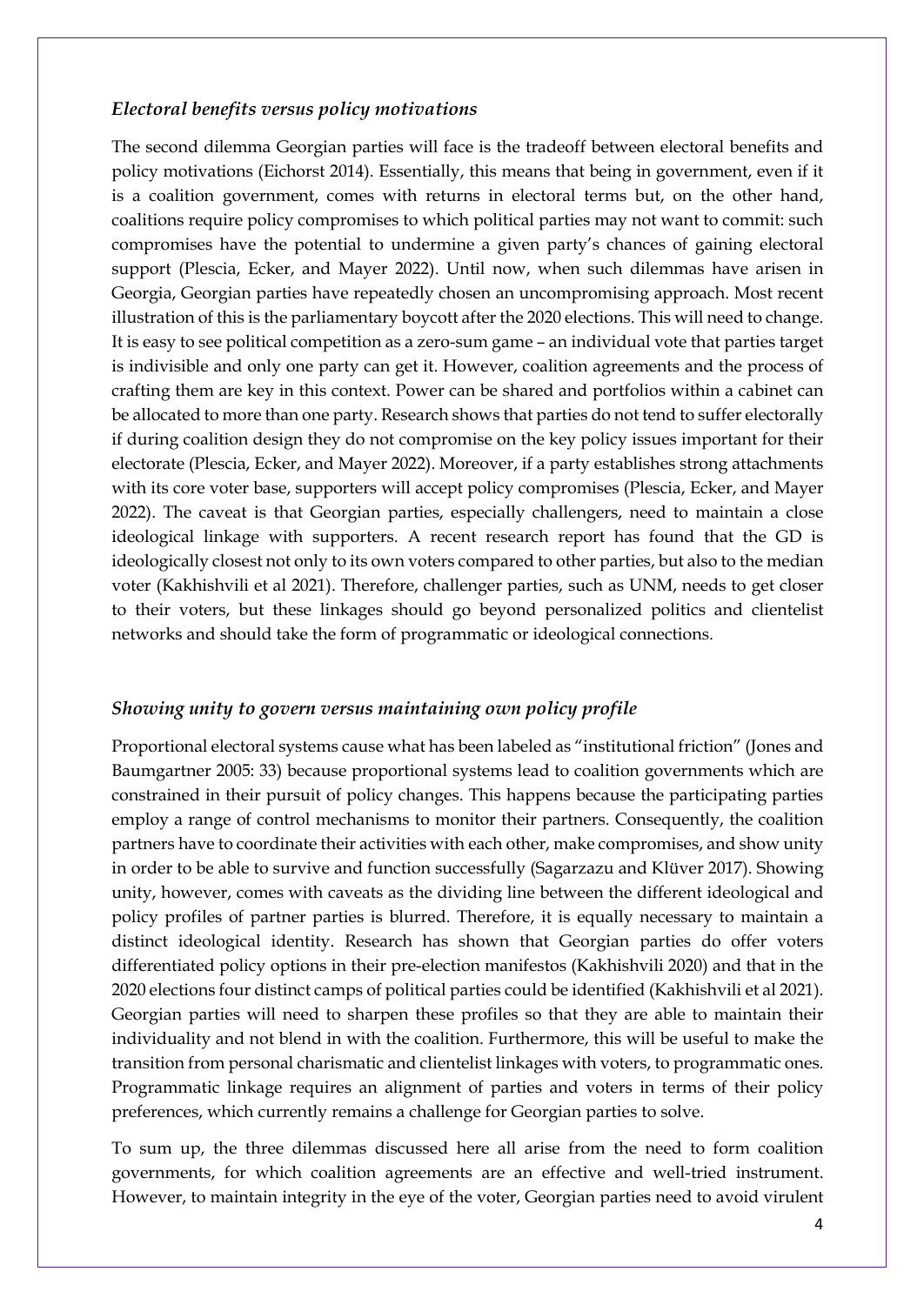attacks against each other. In the example of the 2020 electoral campaign the next section analyzes the extent to which the two largest parties in Georgia employ such attacks.

# **How negative are electoral campaigns in Georgia?**

To evaluate the extent to which electoral campaigns in Georgia are negative, it is necessary to establish a basic methodological framework starting from the definition of the term. There are a number of competing definitions of negative campaigning but this brief adopts the most established definition: any criticism of an opponent is an act of negative campaigning (Geer 2006). Essentially, this definition puts the key emphasis on individual campaign appeals and sets them apart in terms of their direction: if an appeal is directed at an opponent, it is negative, whereas if an appeal is directed at the own candidate or party, it is positive. Consequently, not all negativity is harmful for democracy: electoral competition is unimaginable without criticism. This is why there is an important difference to be made: negative campaigning can be of varied grades (Haselmayer 2019). This brief differentiates two types of negative appeals: issue attacks or criticism and character assassination attacks, which are directed at the opponent personally and not at their policy performance (see Walter 2014).

## *Measuring negative campaigning in the 2020 elections in Georgia*

For empirical analysis, 57 videos were selected from the official YouTube channels of the GD and UNM, recorded and/or published during the two-month period of the official electoral campaign prior to the 2020 parliamentary elections. Of these videos, 47 were GD campaign material, while 10 videos were UNM material. This is a clear misbalance, but it is roughly in line with the campaign expenditures of the two parties. According to the Transparency International (2020) report, GD's campaign expenditure was about 3.26 times higher than that of the UNM, while advertising costs, which represented the largest category of costs for both parties, were 2.86 times higher for the GD than for the UNM.

The videos analyzed included campaign ads and speeches at party rallies. In total, the material amounted to over three hours of video footage. In each video, every sentence or quasi-sentence was coded as either a positive or a negative appeal (see Walter 2014 on coding procedures). The latter, however, was further differentiated into either an issue attack or character assassination attack. Overall, these procedures yielded a total of 1439 coded units, of which 1159 or 76 percent were positive and 24 percent were negative (see Table 1). From the negative appeals, 53 percent were character attacks while 47 percent were issue attacks.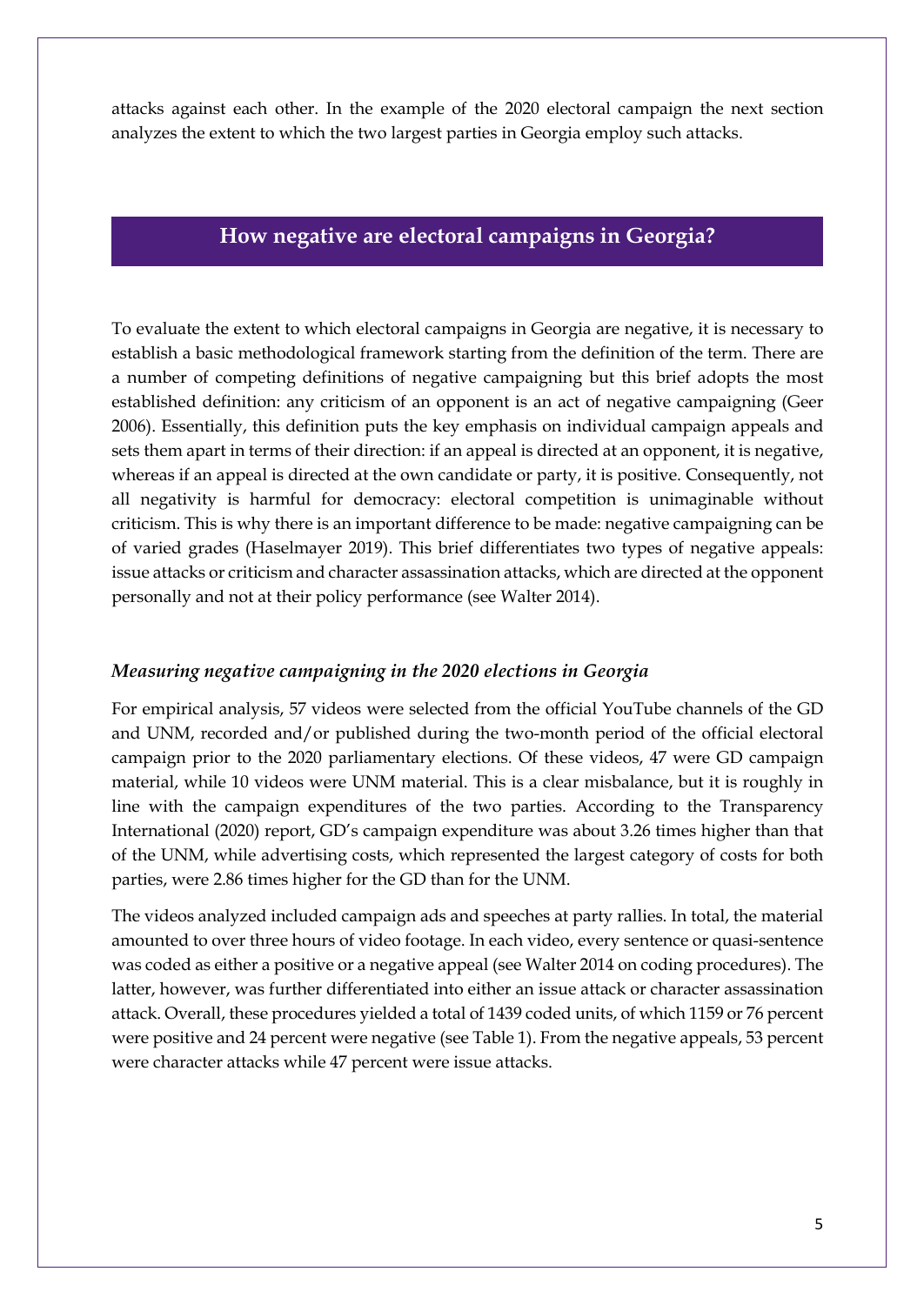| Party      | Analyzed<br>videos |    | Ads Speeches | of appeals | Total count Count of positive<br>appeals $(\%)$ | Count of negative<br>appeals $(\%)$ |
|------------|--------------------|----|--------------|------------|-------------------------------------------------|-------------------------------------|
| GD         | 47                 | 36 | 11           | 1187       | 993<br>$(84\%)$                                 | 194<br>(16%)                        |
| <b>UNM</b> | 10                 | 3  |              | 252        | 166<br>(66%)                                    | 86<br>(34%)                         |

#### **Table 1.** Descriptive statistics of the campaign materials analyzed

*Source: Author's own analysis.*

## *Patterns found in the data on negative campaigning*

The data shows three important patterns. First, the challenger party – UNM – was more prone to use negative campaigning than the incumbent GD. This is in line with research findings in other countries as incumbents can more easily rely on emphasizing their performance during the past electoral cycle (see Haselmayer 2019). However, what the numbers do not capture is that the GD repeatedly compared the conditions in 2020 to those prior to 2012. This is indirect criticism of the opponent as the voter knows why the 2012 is used as a baseline. However, it is not a direct criticism and was not counted as negative campaigning.

The second pattern relates to the fact that both parties engaged in character assassination attacks more frequently than issue attacks. Throughout the data, the GD registered 103 counts of character assassination attacks and 91 issue attacks – all directed at the UNM. The respective numbers for the UNM are 45 and 41 – all directed at the GD (see Figure 1). This trend is most harmful for the chances of collaboration between the parties because the voter will question the integrity of any party that decides to enter a coalition government with an opponent whose character traits they have targeted with negative campaigns. On the other hand, it is understandable why Georgian parties are doing this – such attacks drive voters away from the opponent. Moreover, opinion polls have shown that prior to the 2020 parliamentary elections Georgian voters reported that the following three factors were the most important when deciding who to vote for: trust towards specific members of political parties – 36 percent; electoral platforms and promises – 25 percent; past performance of parties – 17 percent (The Caucasus Research Resource Centers 2019). These figures suggest that three out of four voters make their decisions based on these three factors. Conveniently, negative campaigning targets two of these three factors or 53 percent of voters: character attacks target voters' trust towards specific politicians, while issue attacks target opponent's past performance. It will present a dilemma in the future, however, as entering a coalition government with an opponent that a given party had actively tried to undermine is most likely to be seen as a lack of integrity in this party.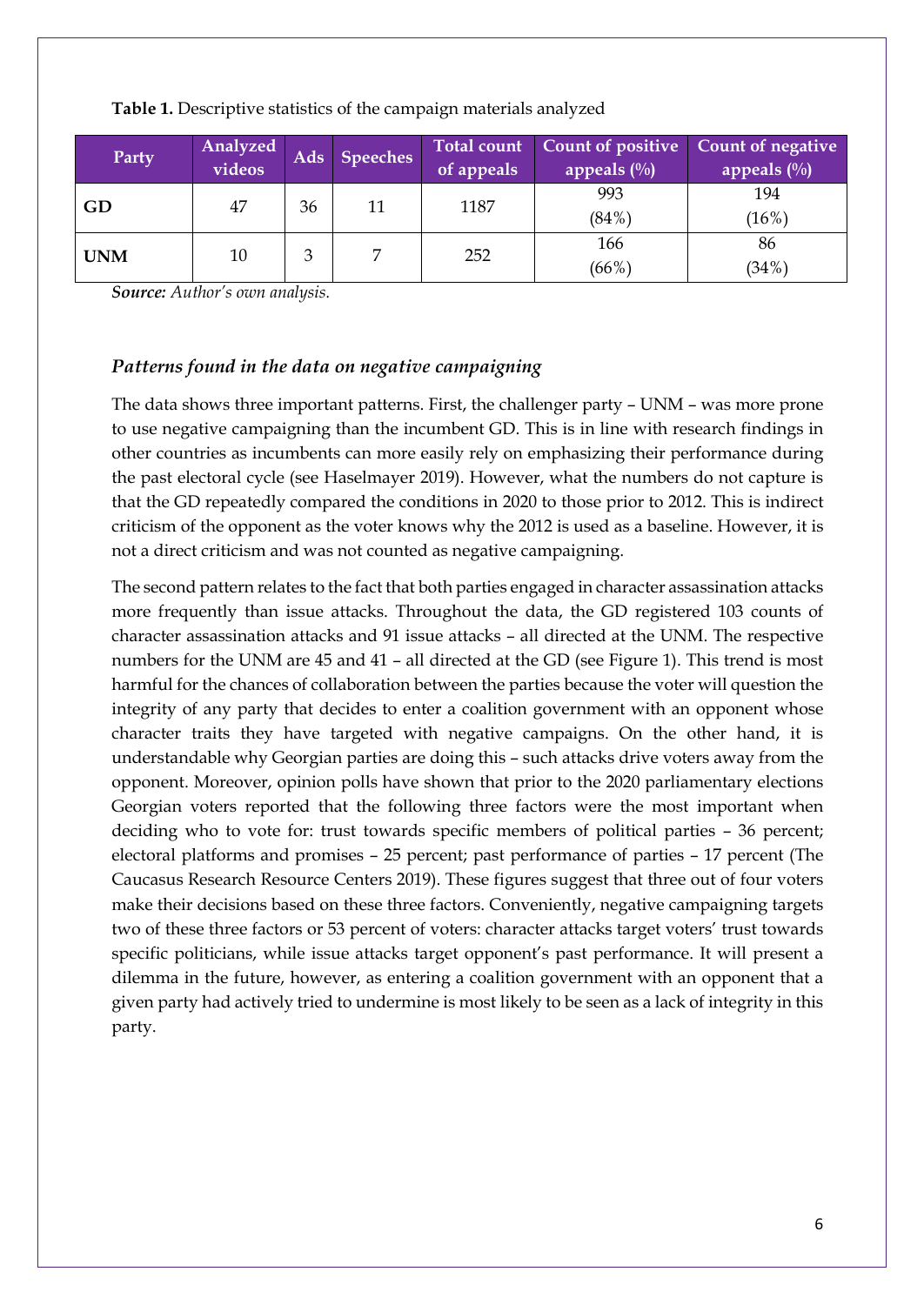



*Source: Author's own analysis.*

The final pattern in the data relates to the fact that the type of campaign materials influences the likelihood of employment of character attacks. All character attacks observed in the sampled data are found in speeches. Ads include only policy attacks and tend to be significantly more positive than speeches (see Figure 2). The GD ads include only 12 percent of all negative appeals found in GD materials, which makes the GD ads 96 percent positive. Similarly, the UNM ads include only 5 percent of negative appeals and 91 percent of all appeals in the UNM ads are positive. This means that speeches are more problematic in Georgian election campaigns than political ads. Therefore, a clear area of improvement can be identified.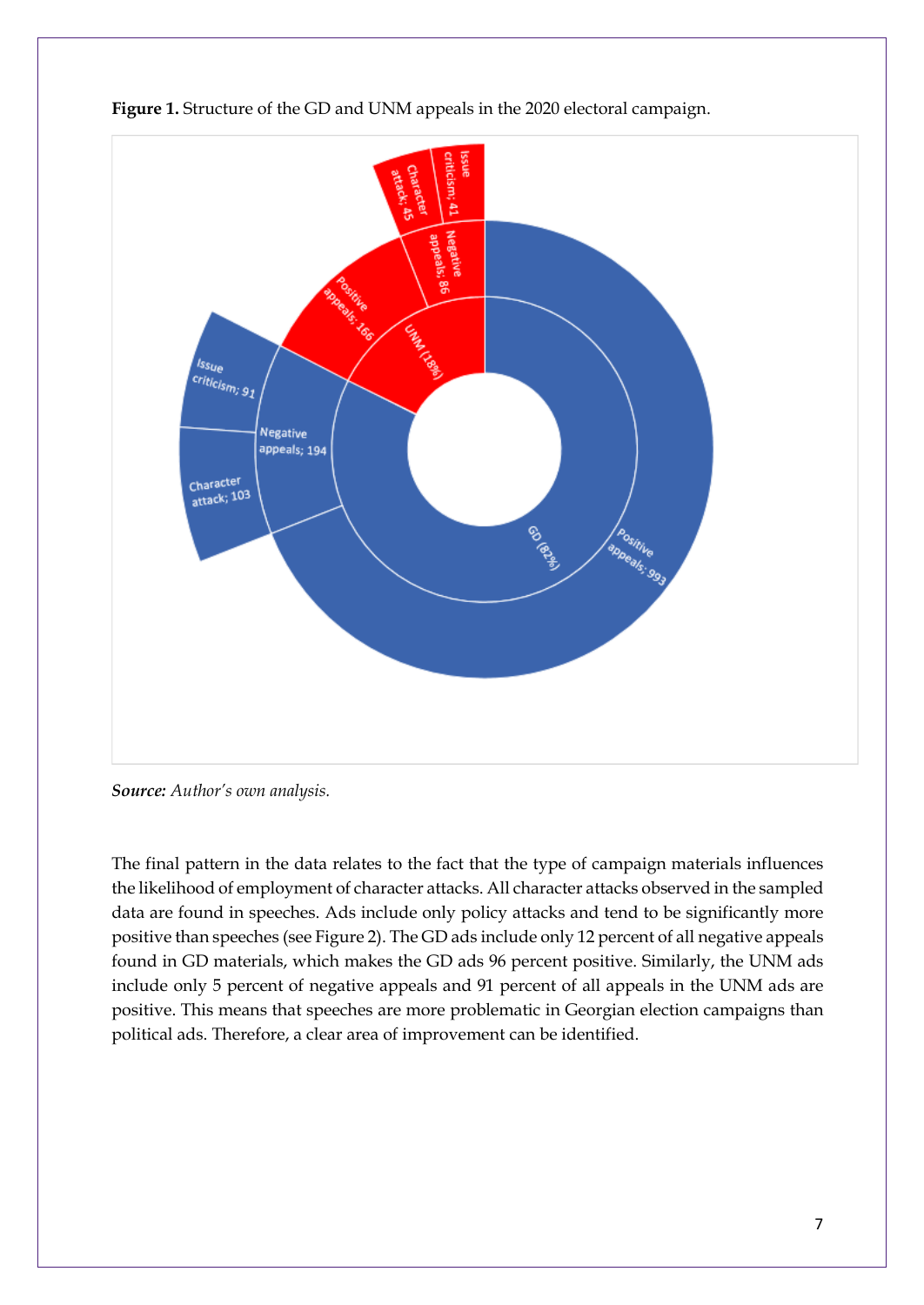

**Figure 2.** Structure of GD and UNM electoral appeals by campaign ads and speeches.

*Source: Author's own analysis.*

To sum up, it has to be emphasized that the campaign materials analyzed were created and distributed against a background in which 40 political parties signed a Code of Conduct for electoral competition aimed at ensuring they follow ethical norms and respect opponents and voters (Georgian Institute of Politics 2021). This means that in 2020 political parties should then have had increased awareness of ethical principles compared to prior campaigns. However, the Code of Conduct did not prevent the GD and UNM from employing character assassination attacks as an instrument of negative campaigning. Continuing such practice is likely to jeopardize future possibilities of fruitful coalition talks.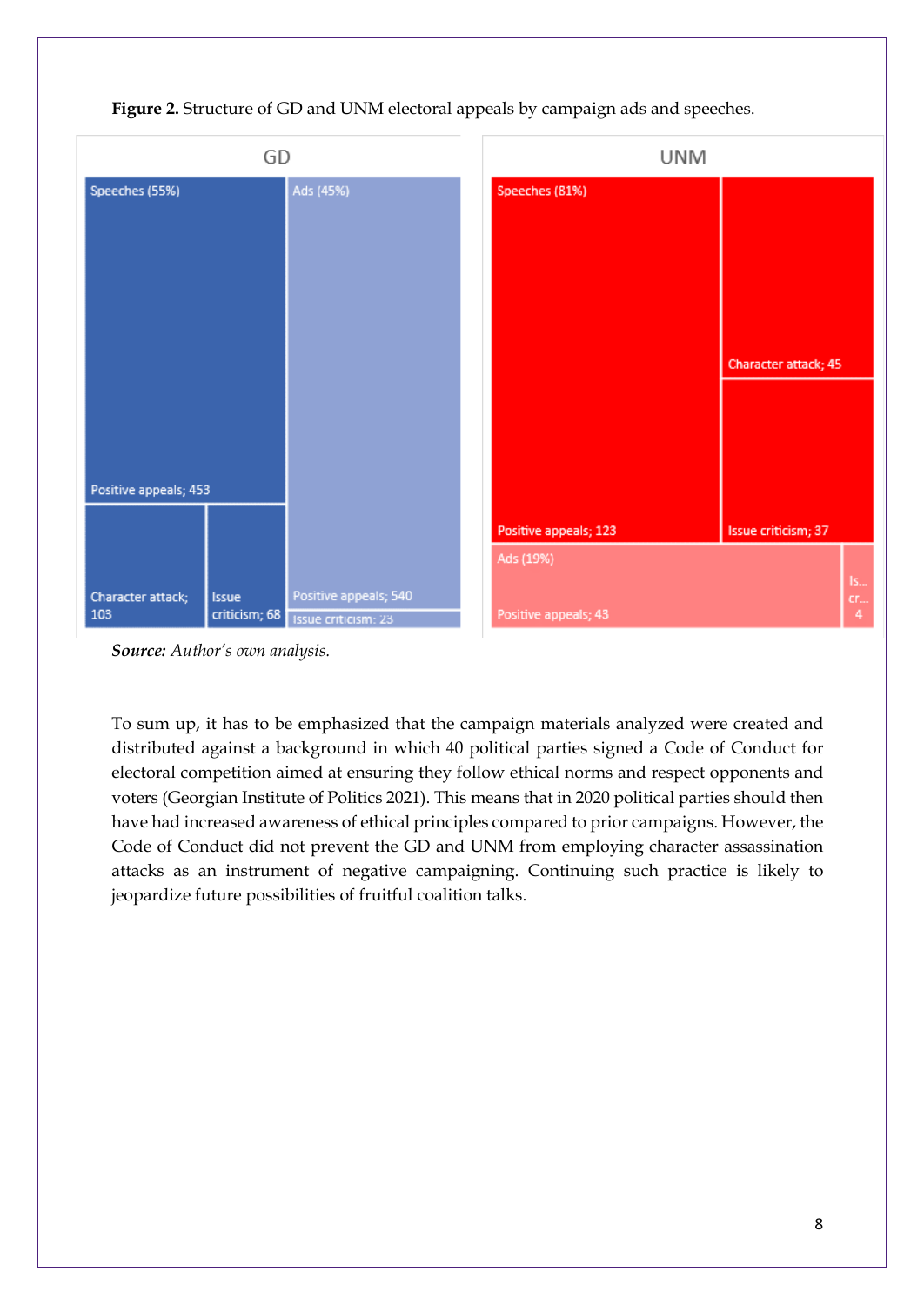# Conclusion and Recommendations

l,

Georgia's switch to a fully proportional electoral system from 2024 poses a challenge for the political parties as they are going to face dilemmas for which they have no experience. The Georgian parties will have to achieve a delicate balance between competition and criticism on the one hand, and the prospects of future collaboration on the other. They will find themselves on a seesaw between electoral benefits and policy motivations. Finally, once in a coalition government Georgian parties will have to walk a fine line between showing unity and maintaining their own ideological identity. To achieve this, one of the most powerful mechanisms for parties will be coalition agreements made prior the formation of coalition governments. However, data shows that the level of negativity of the electoral campaigns pursued by Georgian parties is high, which means that should they enter coalition talks, voters are likely to lose respect for their integrity. Therefore, a set of recommendations are given below that could help Georgian parties better prepare for the upcoming parliamentary elections in 2024.

## *For all political parties in Georgia*

- **Submit to the ethical principles elaborated in the Code of Conduct** for the 2020 parliamentary elections and use these principles as a guideline during electoral campaigns. This will establish a respectful but competitive environment before elections.
- **Refrain from using character assassination attacks against opponents** because such practices threaten the possibility of collaboration and coalition governments. Avoiding character attacks would reduce the level of radical political rhetoric and increase the possibility of smooth coalition talks more likely. Entering a coalition with an opponent does not have to compromise integrity of any political party.
- Intensify efforts to create a programmatic linkage with voters such a bond will be lasting and make voting behavior more predictable. In other words, political parties would be able to create permanent support bases, which would not be connected to individual political leaders. This could happen by repeatedly prioritizing policy problems and offering voters solutions.
- **Provide voters with positive appeals**, which offer solutions to problems that are important to them. Such practices will ensure that during the electoral campaign political agendas are positive. This will also help identify the salient issues that any given party would not want to compromise during potential coalition negotiations.
- **Cease clientelistic practices** such as creating an elaborate network of local coordinators to ensure voter mobilization and/or suppression. Such practices are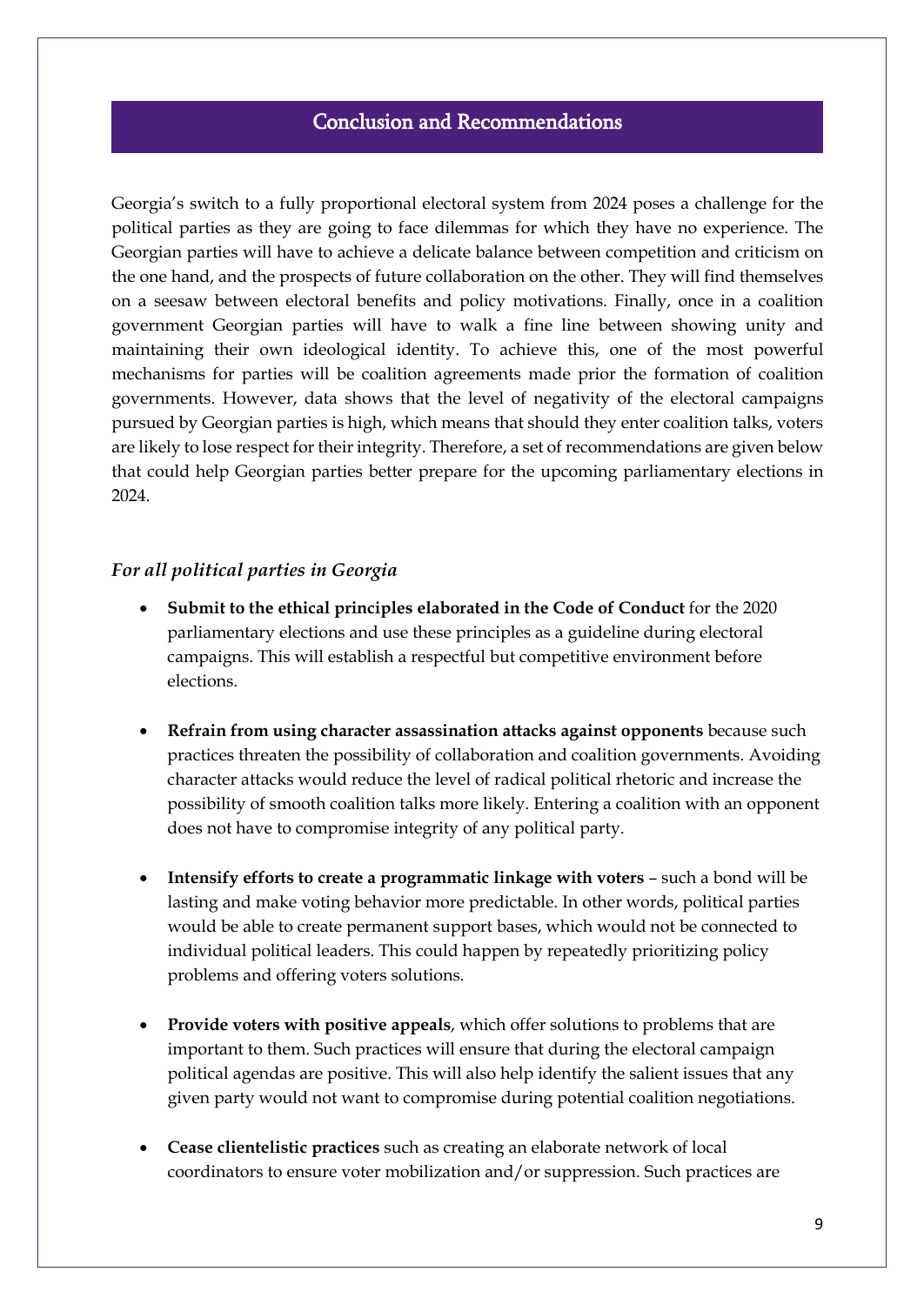extremely costly and a cheaper and more stable alternative is a programmatic linkage based on a policy offer by the party responding to the preferences of the voter.

## *For think-tanks, media, and other civil society organizations*

- **Monitor the implementation of the Code of Conduct by individual parties** to ensure that violations are uncovered and condemned.
- **Monitor the rhetoric of political parties and candidates** to identify the use of character assassination attacks and hold the respective political actors accountable for employing this as an instrument of electoral competition.
- **Analyze and publicize programmes political parties are advocating** in order to help voters identify their preferred policy and respective political party choices prior to the elections.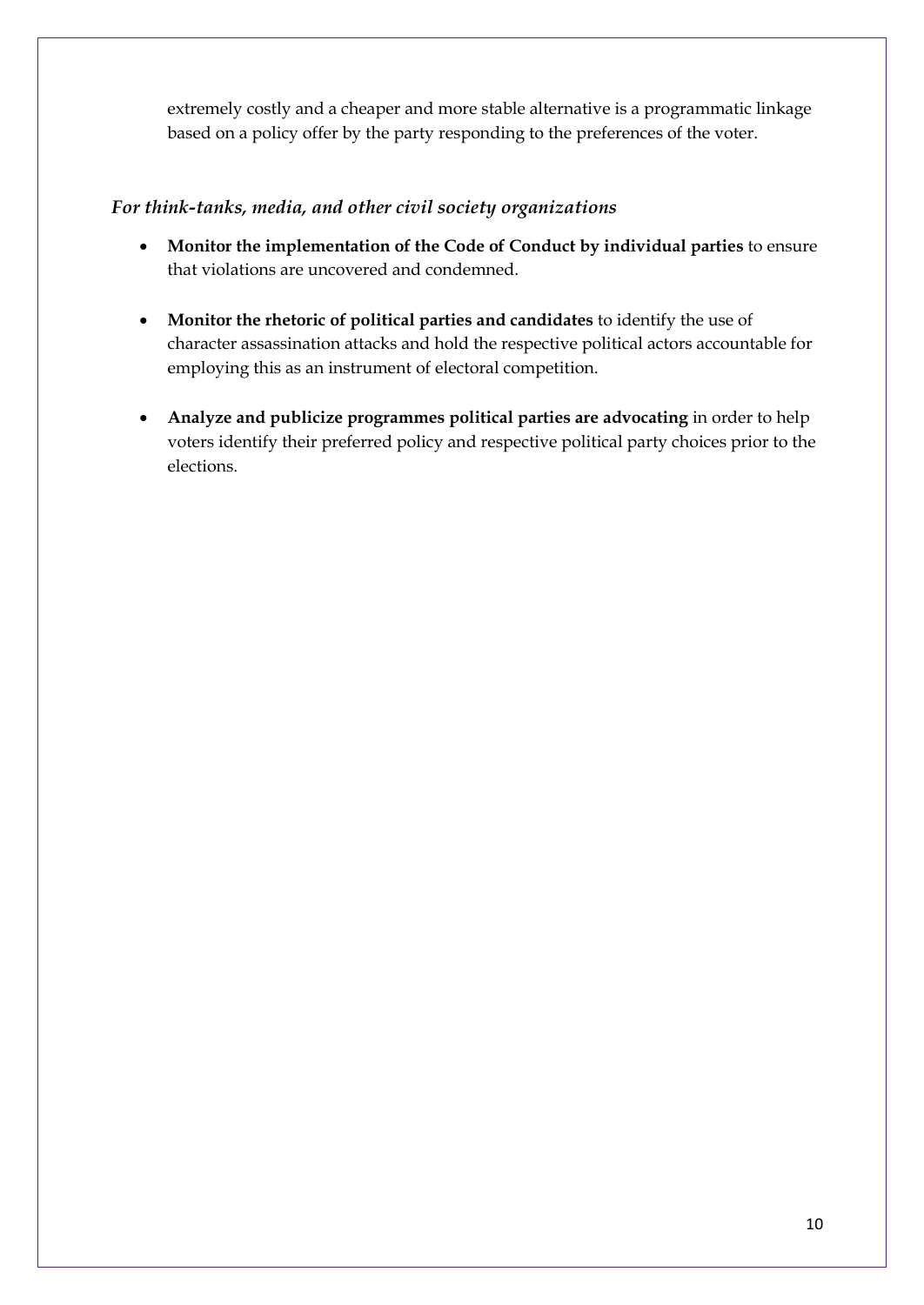# **References**

c'inc'aże, lali. 2020. პროპორციული საარჩევნო სისტემა – შესაძლებლობები და გამოწვევები [Proportional electoral system – opportunities and challenges]. Geocase. Available at: [https://www.geocase.ge/ka/publications/57/proporciuli-saarchevno-sistema.](https://www.geocase.ge/ka/publications/57/proporciuli-saarchevno-sistema) Accessed on: April 20,

2022. Civil Georgia. 2020. *CEC summarizes final vote tally for October 31 parliamentary elections*. Available at: [https://civil.ge/archives/385503.](https://civil.ge/archives/385503) Accessed on: April 20, 2022.

- Eichorst, Jason. 2014. Explaining variation in coalition agreements: The electoral and policy motivations for drafting agreements. *European Journal of Political Research*, 53: 98–115. DOI: 10.1111/1475-6765.12026.
- Geer, John, G. 2006. *In defense of negativity: Attack ads in presidential campaigns*. Chicago, IL: University of Chicago Press.
- Georgian Institute of Politics. 2021. *Monitoring the implementation of the Code of Conduct by political parties in Georgia*. Available at: [https://gip.ge/wp-content/uploads/2021/06/GIP-Monitoring-the-Implementation-of-the-](https://gip.ge/wp-content/uploads/2021/06/GIP-Monitoring-the-Implementation-of-the-Code-of-Conduct-by-Political-Parties-in-Georgia.pdf)[Code-of-Conduct-by-Political-Parties-in-Georgia.pdf.](https://gip.ge/wp-content/uploads/2021/06/GIP-Monitoring-the-Implementation-of-the-Code-of-Conduct-by-Political-Parties-in-Georgia.pdf) Accessed on: April 21, 2022.
- Haselmayer, Martin. 2019. Negative campaigning and its consequences: A review and a look ahead. *French Politics*. 17: 355–372. DOI: 10.1057/s41253-019-00084-8.
- Haselmayer, Martin and Marcelo Jenny. 2018. Friendly fire? Negative campaigning among coalition partners. *Research and Politics*. DOI: 10.1177%2F2053168018796911.
- Jones, Bryan D. and Frank R. Baumgartner. 2005. *The Politics of Attention: How Government Prioritizes Problems*. Chicago, IL: University of Chicago Press.
- Kakhishvili, Levan. 2018. *Democratic consolidation in Georgia: Why does consensus matter?* Georgian Institute of Politics. Available at[: https://gip.ge/wp-content/uploads/2018/04/Policy-brief-12-Levan-Kakhishvili.pdf.](https://gip.ge/wp-content/uploads/2018/04/Policy-brief-12-Levan-Kakhishvili.pdf) Accessed on: April 20, 2022.
- Kakhishvili, Levan. 2020. *Large parties versus small parties in Georgia: Do party manifestos vary across parties?* Georgian Institute of Politics[. http://gip.ge/wp-content/uploads/2020/03/Policy-brief-23-Levan-Kakhishvili.pdf.](http://gip.ge/wp-content/uploads/2020/03/Policy-brief-23-Levan-Kakhishvili.pdf)  Accessed on: April 21, 2022.
- Kakhishvili, Levan. 2021. *The European Union's new role in Georgia: Successful mediation and a way ahead*. Georgian Institute of Politics. Available at: [https://gip.ge/wp-content/uploads/2021/05/GIP-Policy-Paper-](https://gip.ge/wp-content/uploads/2021/05/GIP-Policy-Paper-23_Kakhishvili.pdf)[23\\_Kakhishvili.pdf.](https://gip.ge/wp-content/uploads/2021/05/GIP-Policy-Paper-23_Kakhishvili.pdf) Accessed on: April 20, 2022.
- Kakhishvili, Levan, Davit Keshelava, Giorgi Papava, David Sichinava. 2021. Georgia's political landscape: Diversity, convergence and empty spots. *Friedrich Ebert Stiftung*. Available at[: http://library.fes.de/pdf](http://library.fes.de/pdf-files/bueros/georgien/18417-20220419.pdf)[files/bueros/georgien/18417-20220419.pdf.](http://library.fes.de/pdf-files/bueros/georgien/18417-20220419.pdf) Accessed on: April 21, 2022.
- Krauss, Svenja. 2018. Stability through control? The influence of coalition agreements on the stability of coalition cabinets. *West European Politics*, 41(6): 1282-1304. DOI: 10.1080/01402382.2018.1453596.
- Lebanidze. Bidzina. 2021. *Radicalization of Georgian party politics: In search of long-term stability*. Georgian Institute of Politics. Available at[: https://gip.ge/wp-content/uploads/2021/06/Policy-Brief-34\\_Lebanidze.pdf.](https://gip.ge/wp-content/uploads/2021/06/Policy-Brief-34_Lebanidze.pdf) Accessed on: April 20, 2022.
- Minesashvili, Salome. 2021. Why do Georgian political parties struggle to negotiate? Structural disincentives to compromise-based politics. Georgian Institute of Politics. Available at[: https://gip.ge/wp](https://gip.ge/wp-content/uploads/2021/06/Policy-Brief-33.pdf)[content/uploads/2021/06/Policy-Brief-33.pdf.](https://gip.ge/wp-content/uploads/2021/06/Policy-Brief-33.pdf) Accessed on: April 20, 2022.
- Moury, Catherine. 2010. Coalition agreement and party mandate: How coalition agreements constrain the ministers. *Party Politics*, 17(3): 385-404. DOI: 10.1177/1354068810372099.
- Plescia, Carolina, Alejandro Ecker and Thomas Meyer. 2022. Do party supporters accept policy compromises in coalition governments? *European Journal of Political Research*, 61: 214–229. DOI: 10.1111/1475-6765.12450.
- Sagarzazu, Iñaki and Heike Klüver. 2017. Coalition governments and party competition: Political communication strategies of coalition parties. *Political Science Research and Methods*, 5(2): 333-349. DOI: 10.1017/psrm.2015.56.
- Samkharadze, Nino. 2022. *Problem of Cooperation among Georgian political parties: What do voters demand?* Georgian Institute of Politics. Available at: [https://gip.ge/wp-content/uploads/2022/04/Policy-Brief-38.pdf.](https://gip.ge/wp-content/uploads/2022/04/Policy-Brief-38.pdf)  Accessed on: April 20, 2022.
- The Caucasus Research Resource Centers. 2019. *NDI: Public attitudes in Georgia, November-December 2019*. Available at[: https://caucasusbarometer.org/en/nn2019ge/FACMATV/.](https://caucasusbarometer.org/en/nn2019ge/FACMATV/) Accessed on: April 21, 2022.